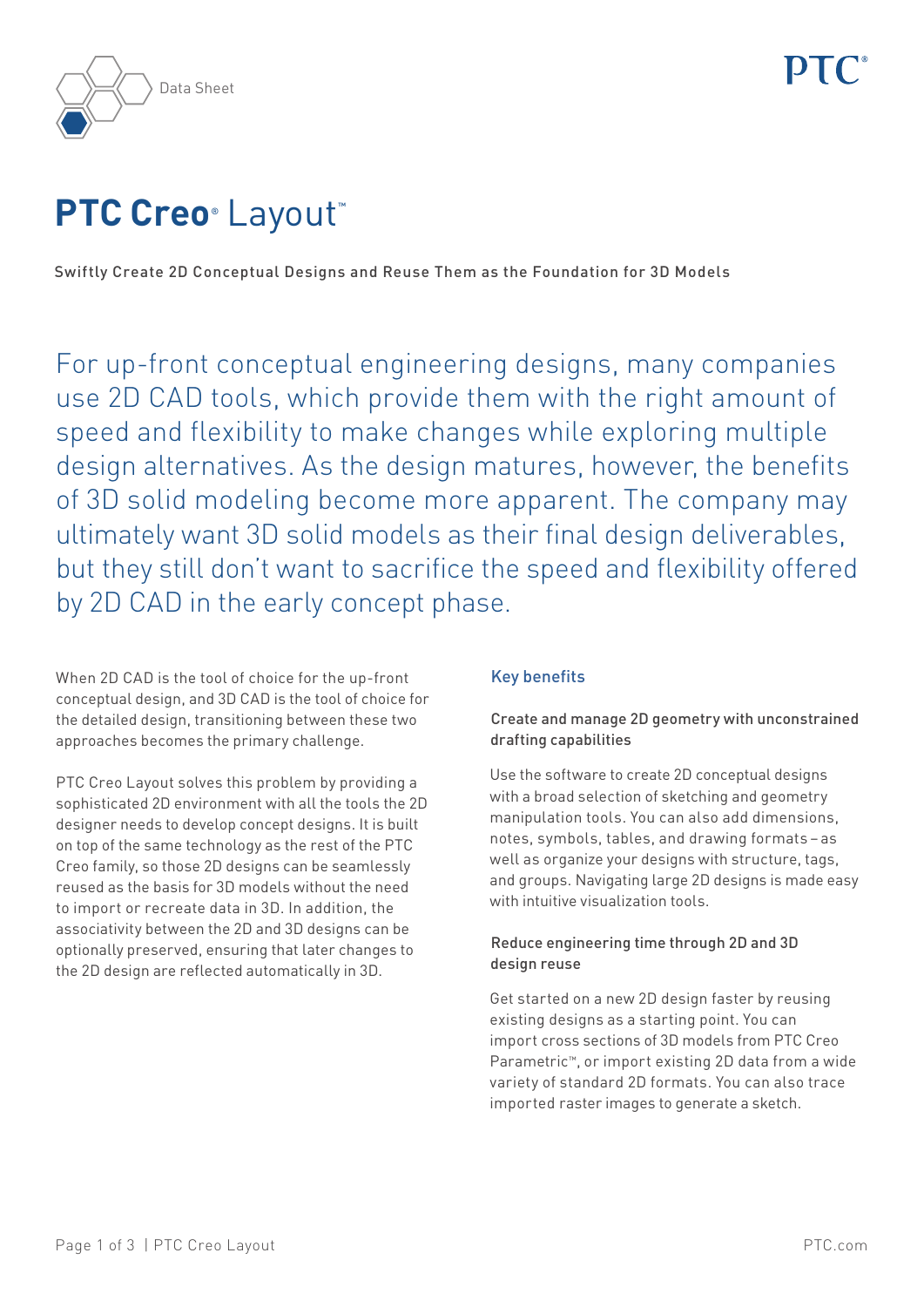

#### Integrate 2D designs with 3D models

As a standalone app, PTC Creo Layout integrates with PTC Creo Parametric so you can use 2D designs generated in PTC Creo Layout to build 3D models in PTC Creo Parametric. Shorten design cycles by referencing some or all of a 2D design in 3D parts and assemblies.

## Capabilities and specifications

#### Concurrent layout design

- • Divide larger designs into smaller segments
- Work on a segment either independently or in context of the whole design

#### 2D sketching

- Leverage a full suite of sketching and geometry manipulation tools including mirror, offset, and trim
- • Place geometry precisely with sketching guides and precision panels
- Use construction geometry to capture 2D design intent



PTC Creo Layout provides sophisticated 2D drafting tools.



Directly reuse your 2D layout to create 3D models.

#### Reuse existing 2D and 3D data

- Import formats such as DXF, DWG, DRW, IGES, and STEP
- Import cross sections of parts or assemblies from PTC Creo Parametric
- • Import and trace raster images such as TIFF and JPEG
- Store and reuse data in the library palette

#### Entity properties and organization

- Manage a design using structure nodes and groups
- • Create and organize entities with property and custom tags for easy selection and editing
- • Define public and private tags to control the data that is shared with 3D

### 2D detailing

- Use standard or custom drawing formats
- • Annotate designs with dimensions, notes, and symbols
- Use tables to organize textual information about the design
- Create symbols with customizable symbol library